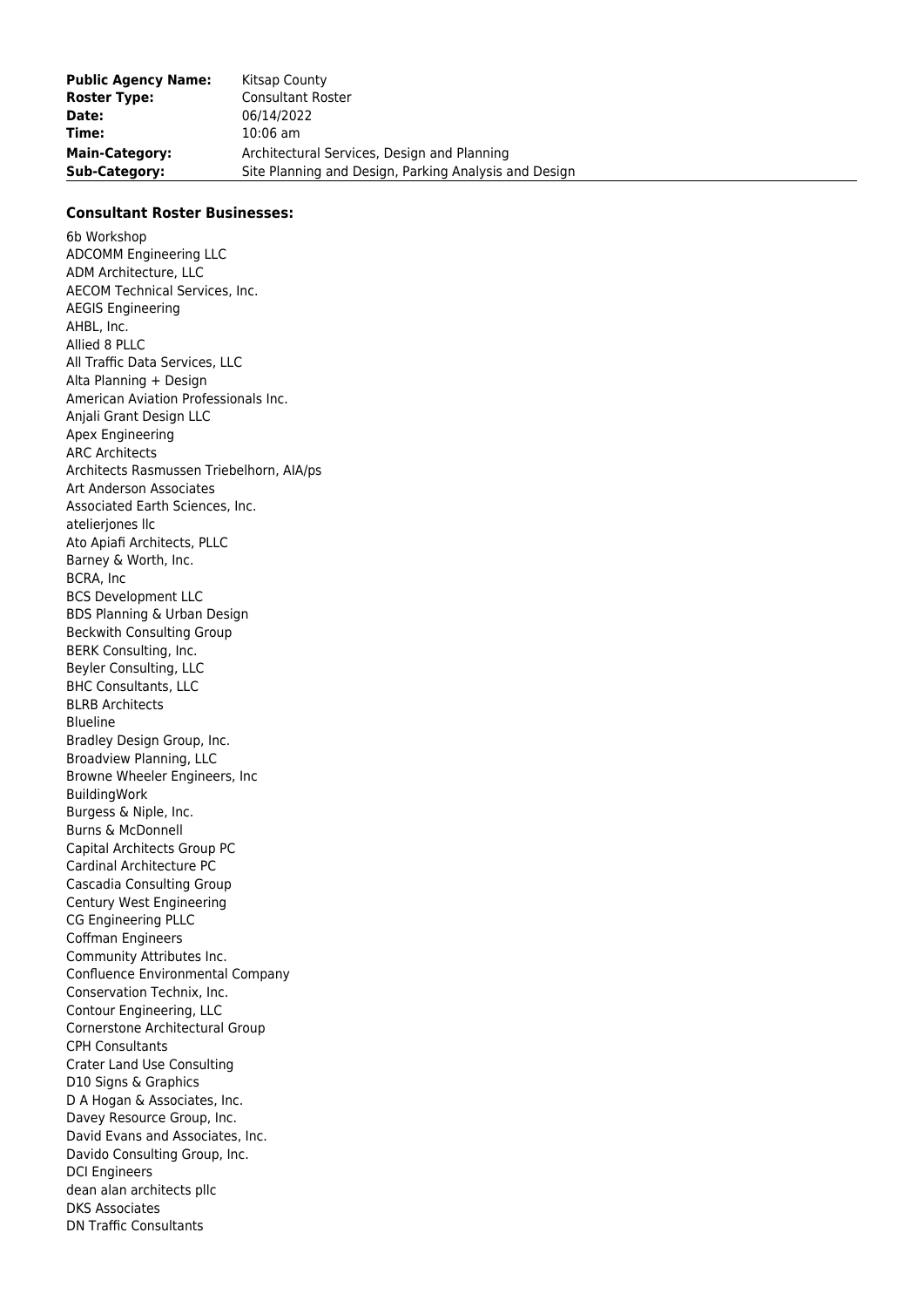DOWL LLC, D.B.A. DOWL Drayton Archaeology EA Engineering, Science, and Technology, Inc., PBC Ehm Architecture Elcon Associates, Inc. Element Solutions Emily Russell Landscape Architecture Epic Land Solutions, Inc. ESA Ethos Civil Exeltech Consulting, Inc. Farallon Consulting, L.L.C. Fischer Bouma Partnership Fivedot LLC Floyd|Snider Forte Architects, Inc. Framework Fulcrum Environmental Consulting, Inc. Gant Nychay Architecture, PLLC GeoEngineers Inc. Geosyntec Consultants Geotechnical Resources, Inc. GHD SERVICES INC. - XGHD Gibson Traffic Consultants, Inc. Gray and Osborne, Inc. GreenWorks PC Harmsen, LLC Harper Houf Peterson Righellis Inc. Hart Crowser, a division of Haley & Aldrich HDR Engineering, Inc. Heartland LLC Heath & Associates, Inc. Heffron Transportation, Inc. Helix Design Group, Inc. Herrera Environmental Consultants, Inc. HKP Architects Hough Beck & Baird Inc. (HBB) Huitt-Zollars, Inc. IDAX Impact Design Integral Consulting Inc. Integrus Architecture J.A. Brennan Associates, PLLC Jacobs Engineering Group Inc. James Guerrero Architects, Inc. JETT Landscape Architecture + Design JKLA Landscape Architects JMJ TEAM JOHNSON OAKLIEF ARCHITECTURE & PLANNING, LLC Johnston Architects LLC JR MILLER & ASSOCIATES INC Keffer/Overton Associates, Inc. Keller Associates, Inc. Kimley-Horn Kleinfelder KNIT KPFF Consulting Engineers KPG Land Expressions Larson & Associates, Inc. Lawhead Architects P.S. LDC, Inc. Leland Consulting Group, Inc. Leslie Engineering, LLC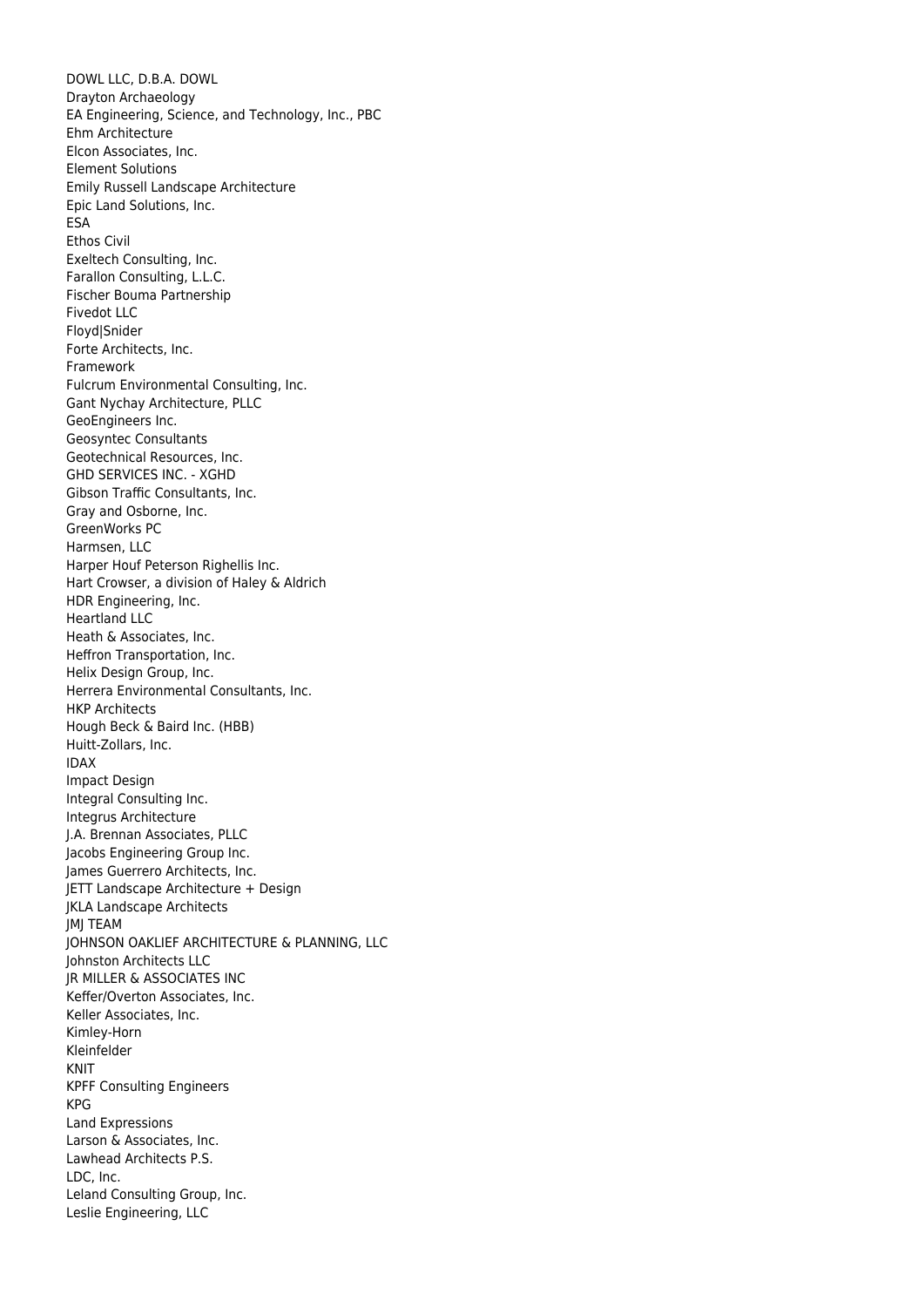LMN Architects Lochner (H.W. Lochner) LPD Engineering PLLC MacKay Sposito MacLearnsberry, Inc. MacLeod Reckord, Pllc MAKERS architecture and urban design, LLP Marine Surveys & Assessments Maul Foster & Alongi, Inc. MDG Wastewater & Water Treatment Michael Terrell Landscape Architecture, PLLC MIG Mithun Moffatt & Nichol Morrison-Maierle Mott MacDonald Mott MacDonald, LLC Mud Bay Consulting Services Murraysmith MWA Architects, Inc. MxM Landscape Architecture LLC Nakano Associates Natural Systems Design, Inc. Nexus Planning Services Northwest Playground Equipment, Inc. Northwest Tower Engineering PLLC NV5, Inc. Osborn Architects Inc, PS (OAI) Osborn Consulting Inc Otak, Inc. PACE Engineers, Inc. Pacific Engineering & Design, PLLC Pacific Landscape Architecture Pacific Surveying and Engineering Services Pacific Testing & Inspection Inc. PACLAND - Seattle, P.C. Parametrix PBS Engineering and Environmental Inc. Peninsula Environmental Group, Inc Perteet Inc. Peterson Strehle Martinson, Inc. PH Consulting LLC PIONEER Technologies Corporation ProDims LLC Quality Geo NW Raedeke Associates, Inc. Reid Middleton, Inc. RH2 Engineering, Inc Rice Fergus Miller Richaven Architecture & Preservation RMC Architects, PLLC Rolluda Architects, Inc. Ron Wright & Associates/Architects, P.S. RS&H, Inc RSS Architecture, P.C. Sazan Group, Inc. SBN Planning LLC SCR Architects Shiels Obletz Johnsen, Inc. SHKS Architects Shockey Planning Group, Inc. Signal Architecture + Research **SiteWorks** Site Workshop